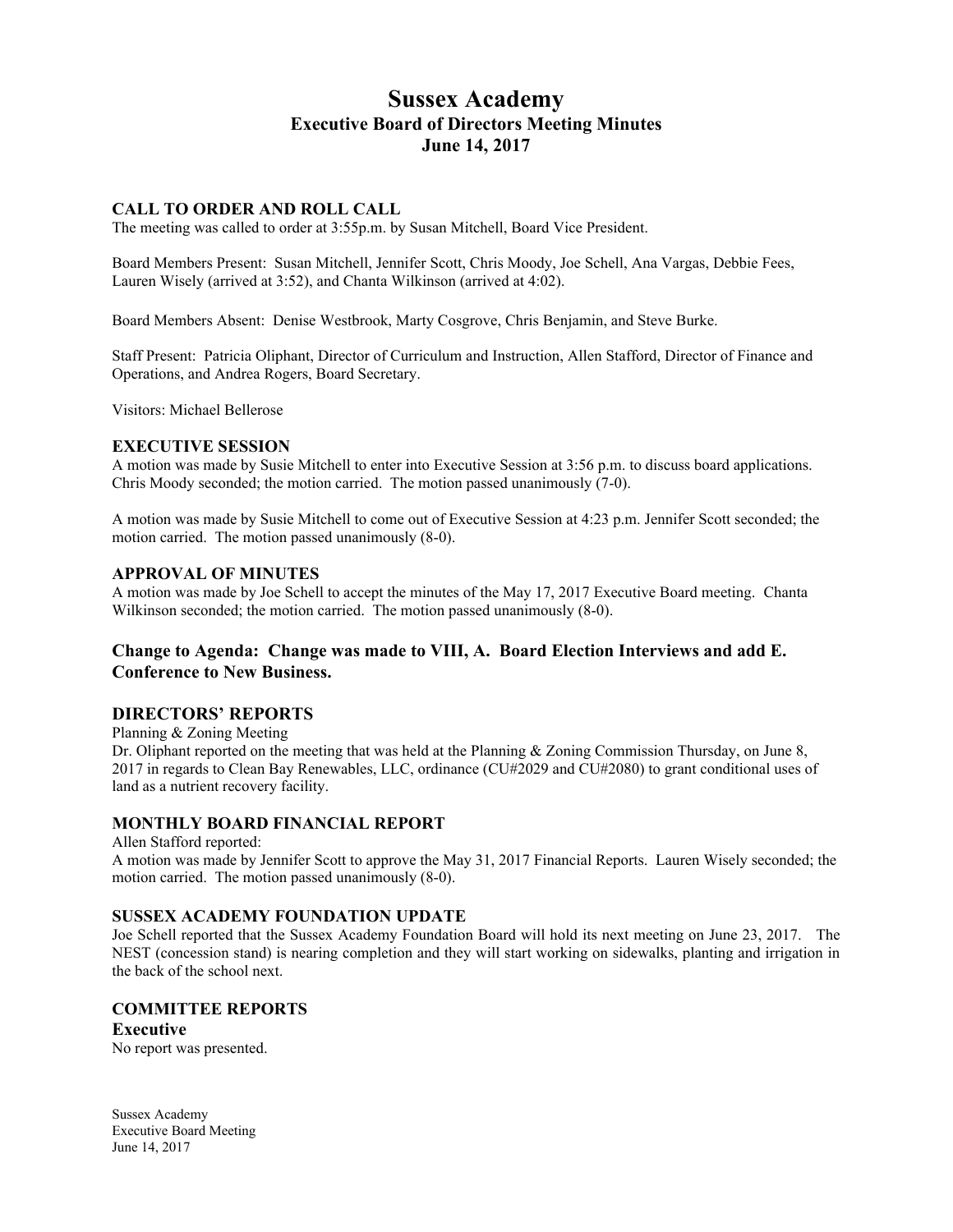**Finance** No report was presented.

# **Recognition**

Lauren Wisely was recognized for serving three years on the board.

# **Outreach**

No report was presented.

# **Building and Grounds**

Presented under Foundation Update.

# **Program Development**

No report was presented.

**Athletics** Written report was presented.

# **Legislative**

Susie Mitchell gave an update on legislative bills pending.

### **Governance**

Allen Stafford reported on Policies 1003-A and 1004-A. A motion was made by Joe Schell to approve Policy 1003- A with noted changes. Jennifer Scott seconded; the motion carried (8-0). A motion was made by Joe Schell to approve Policy 1004-A. Ana Vargas seconded; the motion carried. The motion passed unanimously (8-0).

Dr. Oliphant reported on Policy 517. A motion was made by Susie Mitchell to approve Policy 517 under the condition that we check on the 72-hour time frame. Lauren Wisely seconded; the motion carried. The motion passed unanimously (8-0).

### **Succession Planning**

No report was presented.

### **OLD BUSINESS**

#### Meal RFP

Allen Stafford reported on the school lunch bids that were received. A motion was made by Joe Schell to accept the bid from Preferred Meals with a price increase of .07 per meal. Susie Mitchell seconded; the motion carried. The motion passed unanimously (8-0). Please note Joe Schell's desire for more bids next year. There will be no increase passed along to the students.

Paving Bids

Allen Stafford reported on the bids received to repave the school's parking lots.

### **NEW BUSINESS**

Board Election Interviews

A motion was made by Susie Mitchell to appoint candidate "A" to serve on the board for the 2017-18 school year. Jennifer Scott seconded; the motion carried. The motion passed unanimously (8-0).

#### Election of Officers

A motion was made by Joe Schell to have Susie Mitchell replace Denise Westbrook as Board President. Jennifer Scott seconded; the motion carried. The motion passed unanimously  $(8-0)$ .

Sussex Academy Executive Board Meeting June 14, 2017